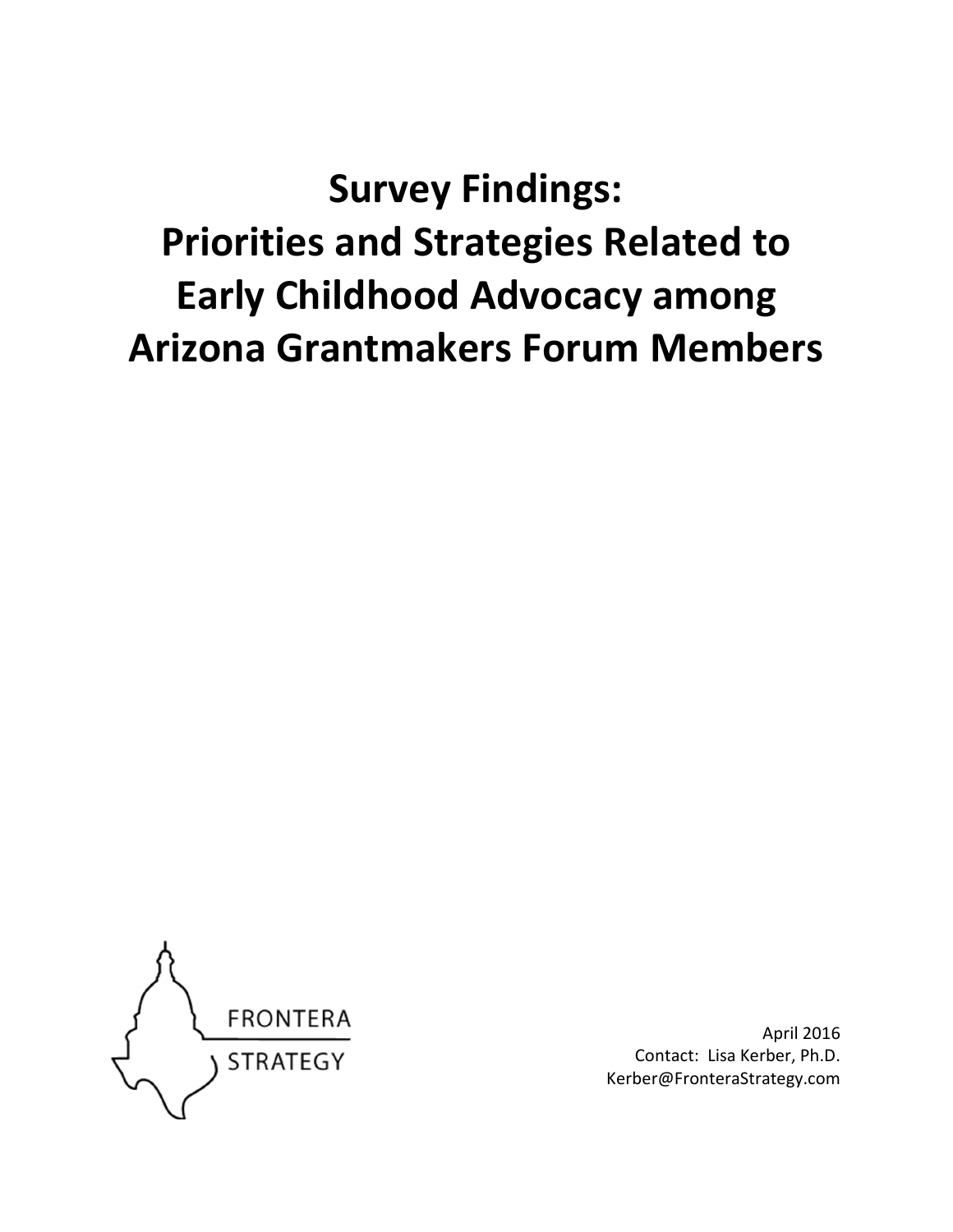# **CONTENTS**

|                                                                                                                                                                                                                                           | 3  |
|-------------------------------------------------------------------------------------------------------------------------------------------------------------------------------------------------------------------------------------------|----|
|                                                                                                                                                                                                                                           | 3  |
|                                                                                                                                                                                                                                           | 3  |
| <b>Funding Priorities among Arizona Grantmakers Forum Members</b><br>Type of Support among Grantmakers that Fund Advocacy<br>Reasons for Not Supporting Advocacy<br>Likelihood of Joining Partnership to Support Early Childhood Advocacy |    |
|                                                                                                                                                                                                                                           | 9  |
|                                                                                                                                                                                                                                           | 10 |

*This project was supported by the Arizona Grantmakers Forum and the Alliance for Early Success.* 



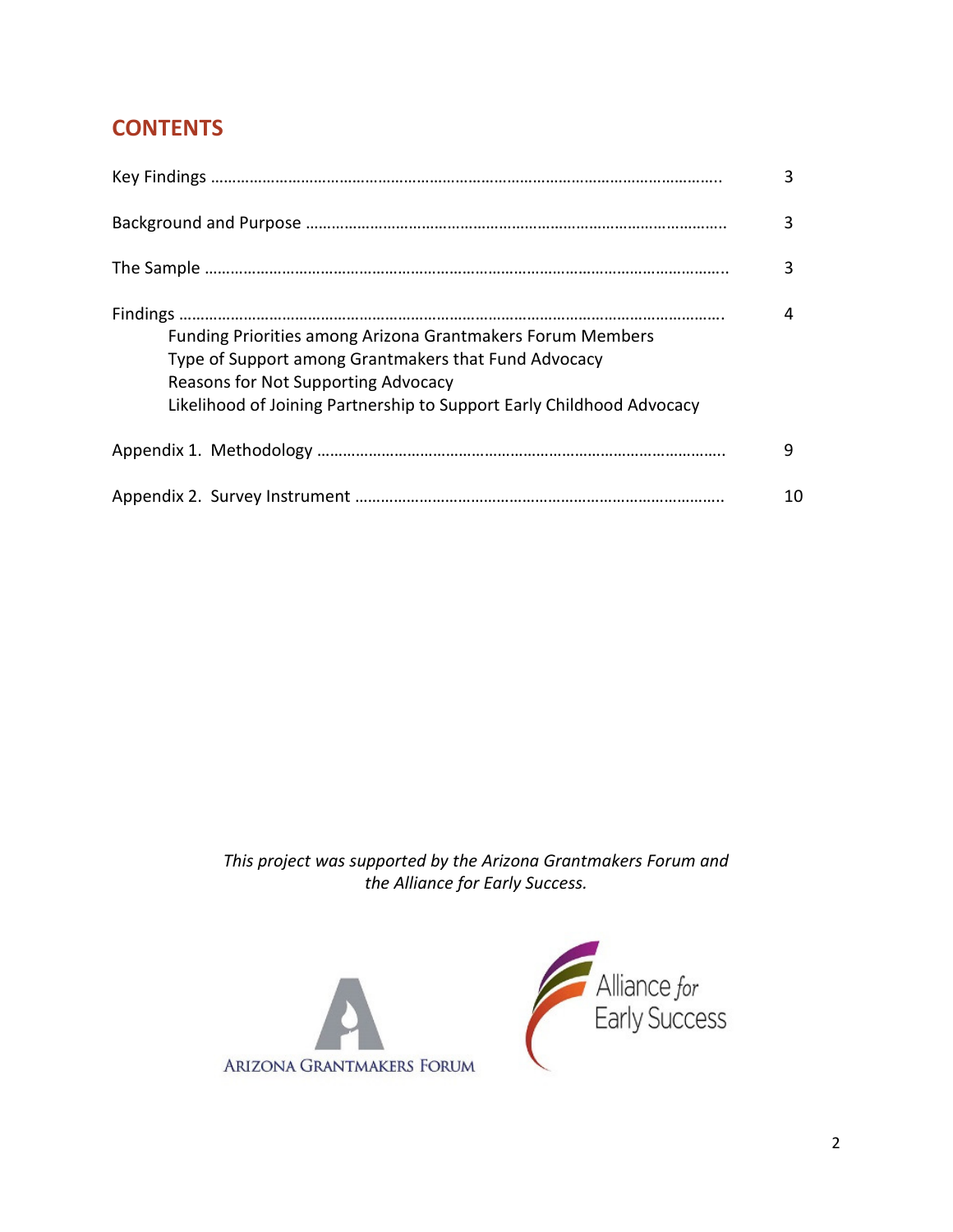## **KEY FINDINGS**

Members of the Arizona Grantmakers Forum (AGF) are interested in a broad range of children's issues. According to the survey, half of the member organizations highly prioritize children's physical and mental health in their grantmaking. More than a third highly prioritize early literacy, developmental screening and follow-up, and preschool quality and access.

Roughly two-thirds of AGF members who responded to the survey have funded advocacy efforts in the past three years. Coalition building and grassroots organizing, activities or campaigns designed to raise public awareness about a specific issue, and messaging and communications have been the most common types of support.

Many grantmakers in Arizona want to work together on shared advocacy goals. Fifty-nine percent of survey respondents expressed interest in joining a "partnership to jointly support advocacy for early childhood issues."

## **BACKGROUND AND PURPOSE**

As part of its larger project to engage philanthropy across the country to support effective early childhood advocacy and policy, the Alliance for Early Success has recently partnered with the Arizona Grantmakers Forum. One objective of the partnership is to bring Arizona grantmakers together to exchange ideas and best practices. The ultimate goal of the partnership is to improve the effectiveness of grantmaking in Arizona. A first step in reaching this goal is an online survey to 1) learn about member organizations' funding priorities and strategies, 2) learn about their interests in early childhood issues, and 3) gauge their interest in joining a collaboration of grantmakers to jointly support advocacy for early childhood issues. This report summarizes the findings from the online survey. (For a description of survey methodology, please refer to the **Appendices**.)

## **THE SAMPLE**

All members of the Arizona Grantmakers Forum (AGF) were invited to complete the survey. Most potential respondents were CEOs, Executive Directors, or Senior Program Officers. Among the 32 respondents, 44% represented a private or family foundation, 19% represented a corporate foundation, and 16% represented a community foundation (**Figure 1**).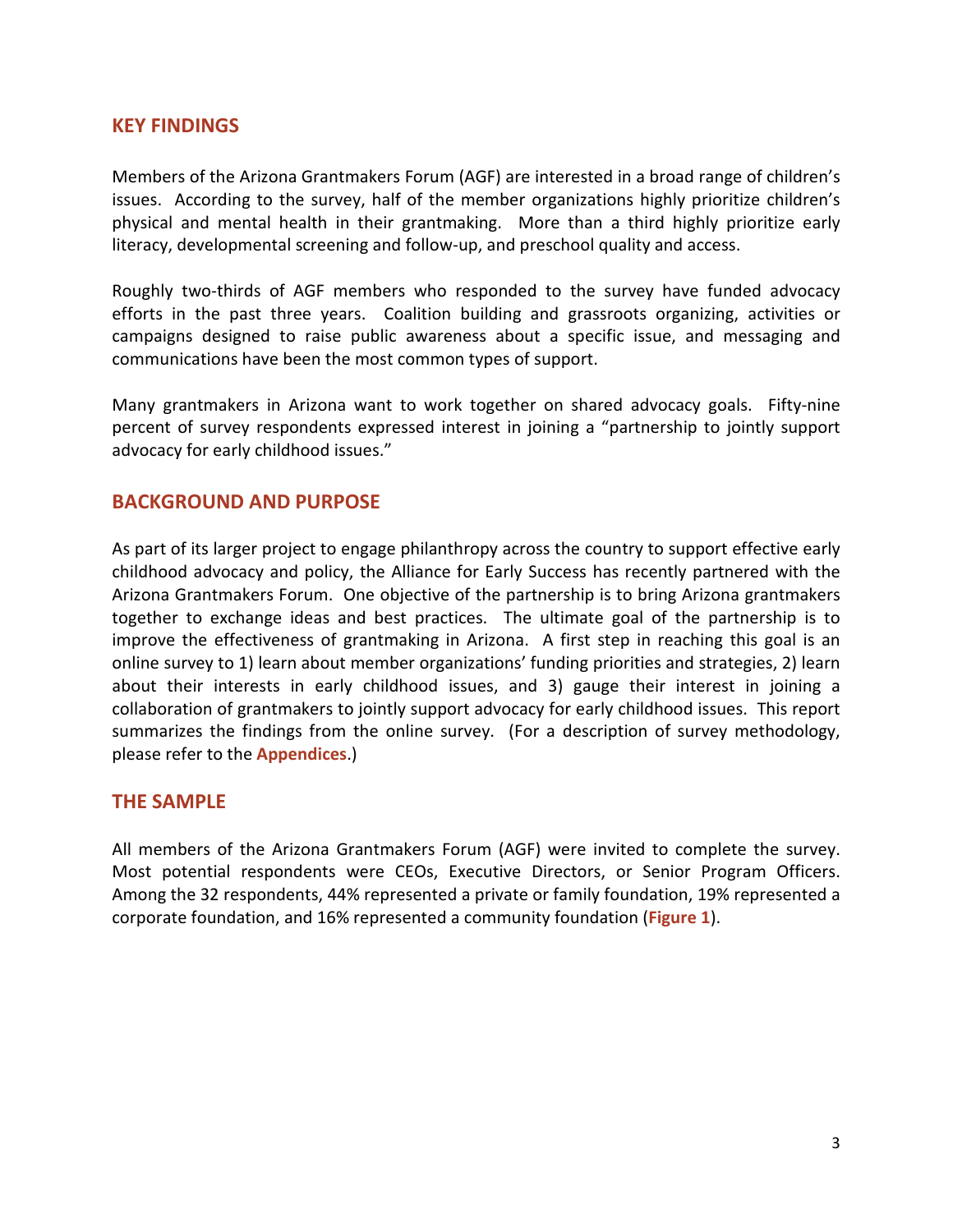| Fig. 1. Respondents' Type of Organization, Arizona |    |      |  |
|----------------------------------------------------|----|------|--|
| <b>Grantmakers Forum, 2016</b>                     |    |      |  |
|                                                    | #  | ℅    |  |
| Private or family foundation                       | 14 | 44%  |  |
| Corporate foundation                               | 6  | 19%  |  |
| Community foundation                               | 5  | 16%  |  |
| <b>Public foundation</b>                           | 3  | 9%   |  |
| Government agency                                  | 1  | 3%   |  |
| Corporate contributions program                    | 1  | 3%   |  |
| Donor-advised fund                                 | 1  | 3%   |  |
| Other                                              | 1  | 3%   |  |
| Total                                              | 32 | 100% |  |

## **FINDINGS**

## **Funding Priorities among Arizona Grantmakers Forum Members**

The survey asked respondents to prioritize issues related to early childhood that are important to their organizations' grantmaking. Children's physical and mental health were prioritized by the highest percentages of AGF members who responded to the survey. Early literacy (to reach reading proficiency by third grade); developmental screening and follow-up to prevent later problems; and preschool quality and access, including professional development were also prioritized, but by slightly lower percentages. Home visiting and full-day kindergarten were prioritized by the lowest percentages of AGF members. Three respondents did not consider any of the early childhood issues as priorities for their grantmaking organizations (**Figures 2 and 3**).

Support for early childhood is strong among AGF member organizations. Grantmakers are clearly concerned about the physical and mental health of Arizona's children. Given the lack of state support for children's health, it is not surprising that grantmakers are interested in improving a system that consumes tremendous amounts of philanthropy's resources. Early literacy and preschool, issues of common concern to foundations nationally, are also important to AGF members. All issues included in the survey were highly prioritized by at least 19% of survey respondents.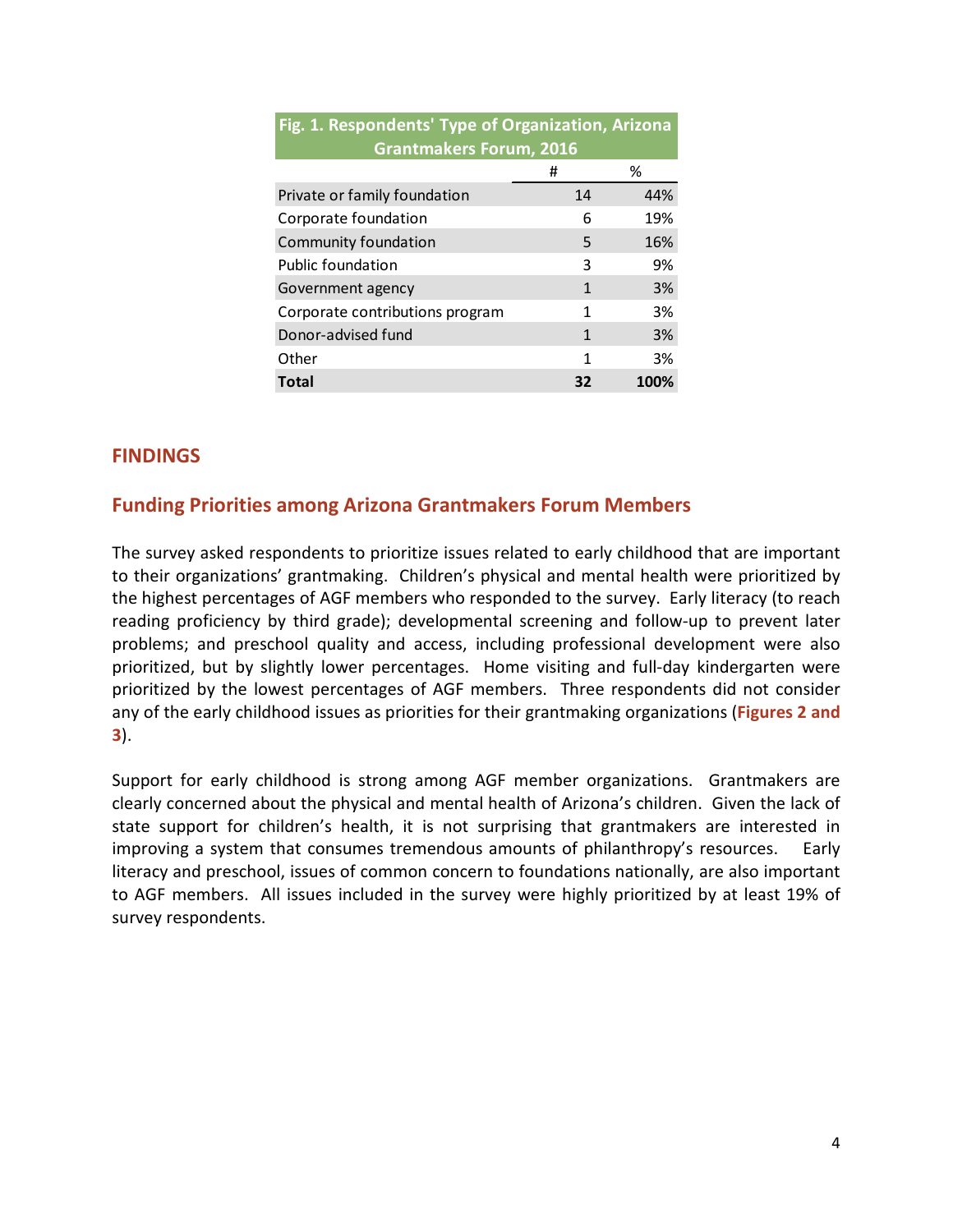**Figure 2** summarizes the five categories into three (Not a priority, Lower priority, Higher priority). **Figure 3** shows all five categories (Not a priority, Low priority, Medium, High, Essential priority).

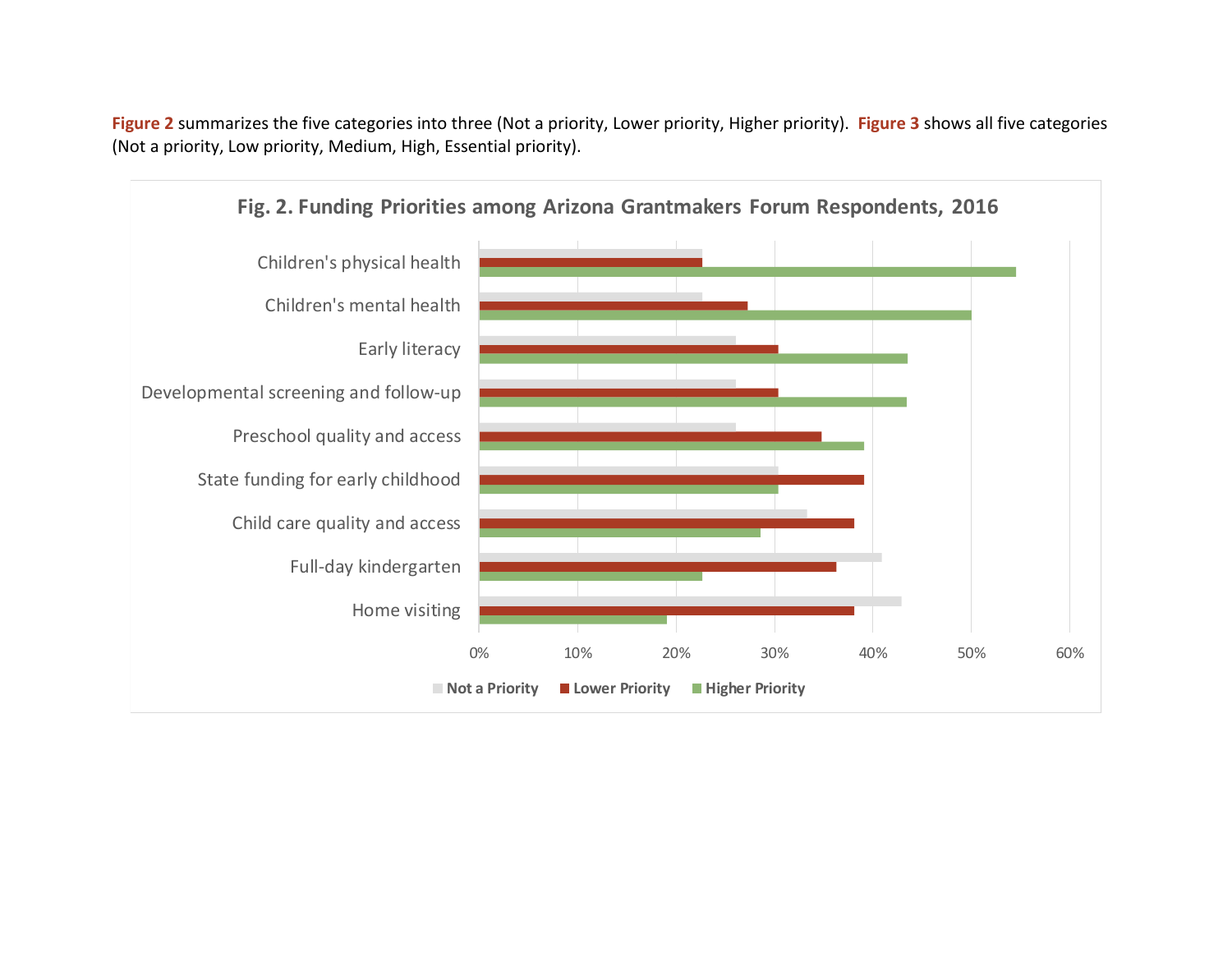Twenty-two percent of responding organizations ranked "developmental screening and followup to prevent later problems" as an essential funding priority. Eighteen percent ranked children's physical health as an essential priority; 17% ranked early literacy as an essential funding priority.

|                                              |            |     | Priority |      |           |
|----------------------------------------------|------------|-----|----------|------|-----------|
|                                              | Not at All | Low | Medium   | High | Essential |
| Children's physical health                   | 23%        | 18% | 5%       | 36%  | 18%       |
| Children's mental health                     | 23%        | 9%  | 18%      | 36%  | 14%       |
| Early literacy (to reach reading proficiency |            |     |          |      |           |
| by third-grade)                              | 26%        | 17% | 13%      | 26%  | 17%       |
| Developmental screening and follow-up to     |            |     |          |      |           |
| prevent later problems                       | 26%        | 17% | 13%      | 22%  | 22%       |
| Preschool quality and access                 | 26%        | 17% | 17%      | 26%  | 13%       |
| State funding for early childhood            | 30%        | 17% | 22%      | 22%  | 9%        |
| Child care quality and access, including     |            |     |          |      |           |
| professional development                     | 33%        | 33% | 5%       | 24%  | 5%        |
| Full-day kindergarten                        | 41%        | 23% | 14%      | 18%  | 5%        |
| Home visiting (voluntary home-based          |            |     |          |      |           |
| parent education)                            | 43%        | 24% | 14%      | 14%  | 5%        |

## **Fig. 3. Funding Priorities Reported among Arizona Grantmakers Forum Members, 2016**

## **Type of Support among Grantmakers that Fund Advocacy**

Among responding member organizations, 63% have supported advocacy or public policy in the past three years. Among these members, 70% have recently funded coalition building or grassroots organizing, 70% have funded activities designed to raise public awareness about a specific issue, and 65% have funded messaging and communication tools (**Figure 4**). Several grantmakers fund a variety of advocacy-related strategies. Seven organizations have engaged in six or more strategies. One respondent commented, "I feel that supporting advocacy through the non-profits is the key to making change in our communities."

| Fig. 4. Type of Support among Grantmakers that Fund Advocacy,                       |     |
|-------------------------------------------------------------------------------------|-----|
| Arizona Grantmakers Forum, April 2013-April 2016                                    |     |
| Coalition building or grassroots organizing                                         | 70% |
| Activities or campaigns designed to raise public awareness about a specific issue   | 70% |
| Messaging and communication tools                                                   | 65% |
| Education for policymakers about an issue                                           | 45% |
| Activities or campaigns designed to influence public opinion about a specific issue | 45% |
| Policy research and analysis                                                        | 40% |
| Advocacy by a grantee organization for an issue at the Arizona Legislature          | 25% |
| Education for grantees about advocacy and lobbying                                  | 10% |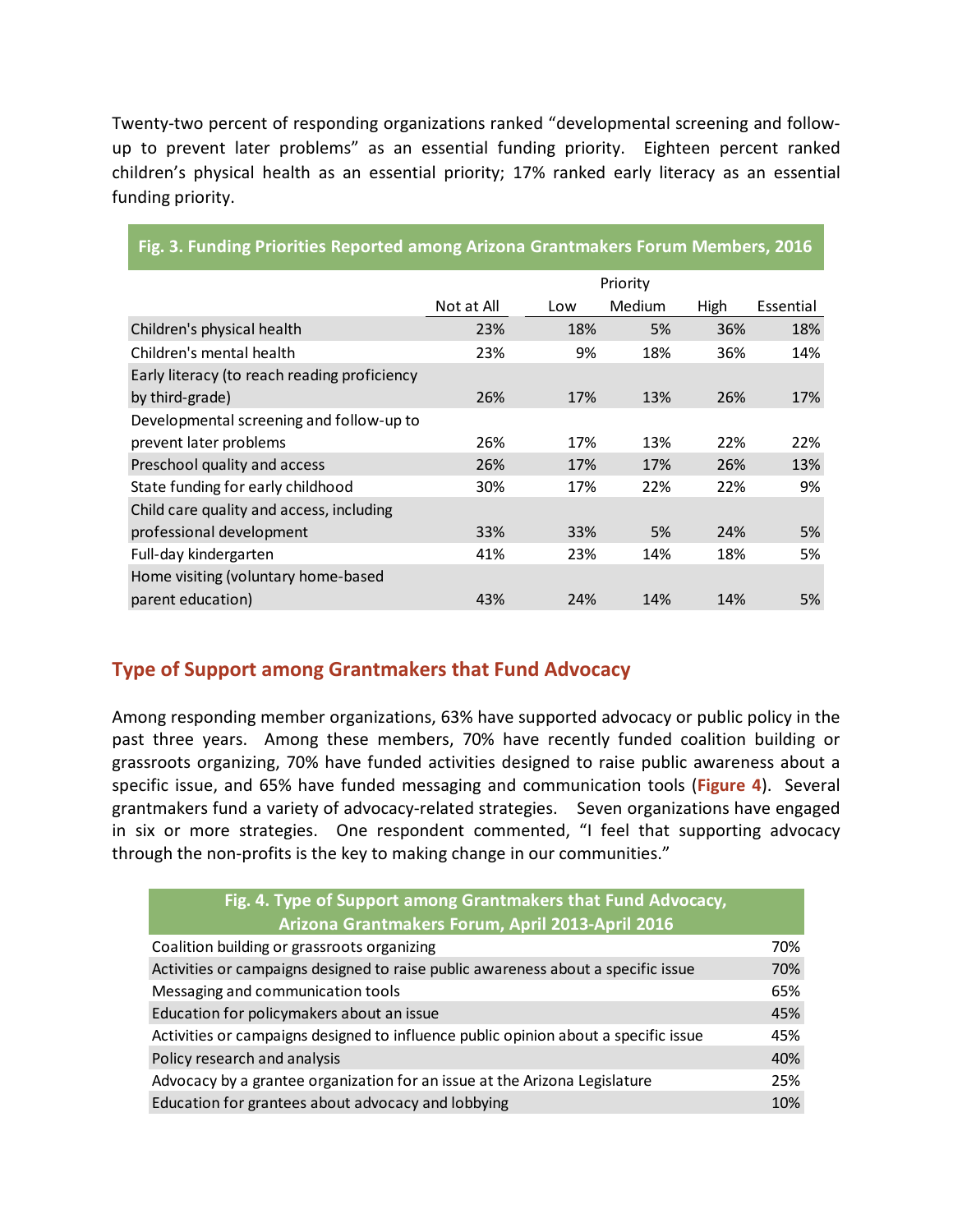Among the organizations that have supported advocacy or public policy in the past three years, 44% spent \$100,000 or more in the past three years on advocacy or public policy. Twenty-two percent said they devoted between \$40,000 and \$69,999 since April 2013 (**Figure 5**).

| Fig. 5. Amount Devoted to Advocacy   |
|--------------------------------------|
| among Members that Support           |
| Advocacy, AGF, April 2013-April 2016 |
|                                      |

| Less than \$4,999    | 11% |
|----------------------|-----|
| \$5,000 to \$19,000  | 6%  |
| \$20,000 to \$39,999 |     |
| \$40,000 to \$69,999 | 22% |
| \$70,000 to \$99,000 | 11% |
| \$100,000 or more    | 44% |
| Don't know           | 6%  |
| - Less than .5%      |     |

## **Reasons for Not Supporting Advocacy**

Thirty-seven percent of respondents said that their organizations currently do not support advocacy- or public policy-related activities at the Arizona Legislature. The survey asked representatives from these grantmaking agencies to explain the "reasons why your organization has not supported advocacy at the Arizona Legislature during the last three years." Several (n=5) stated it was not within their mission or "field of interest."

One respondent suggested that his board is uncomfortable in getting involved with politics: "The Board feels these types of grants are too close to what we are restricted from funding, all political-type grants."

One respondent said that her foundation is "developing the strategy for how to support" advocacy and public policy.

Three respondents said that their organizations do not support advocacy or public policy, but their responses suggest that their organizations may define funding for advocacy and public policy in different ways:

- "Outside of our grant funding parameters. **We hold information activities with elected officials** but not grants to support advocacy."
- "Advocacy programs are not funded out of our Corporate Contributions budget. We support those types of activities out of our Government Relations budget."
- "We would generally not refer to it as "advocacy." But, what others would describe as advocacy, we would characterize as **raising public awareness and support for early childhood priorities**. In that context, we do just about everything except campaigns."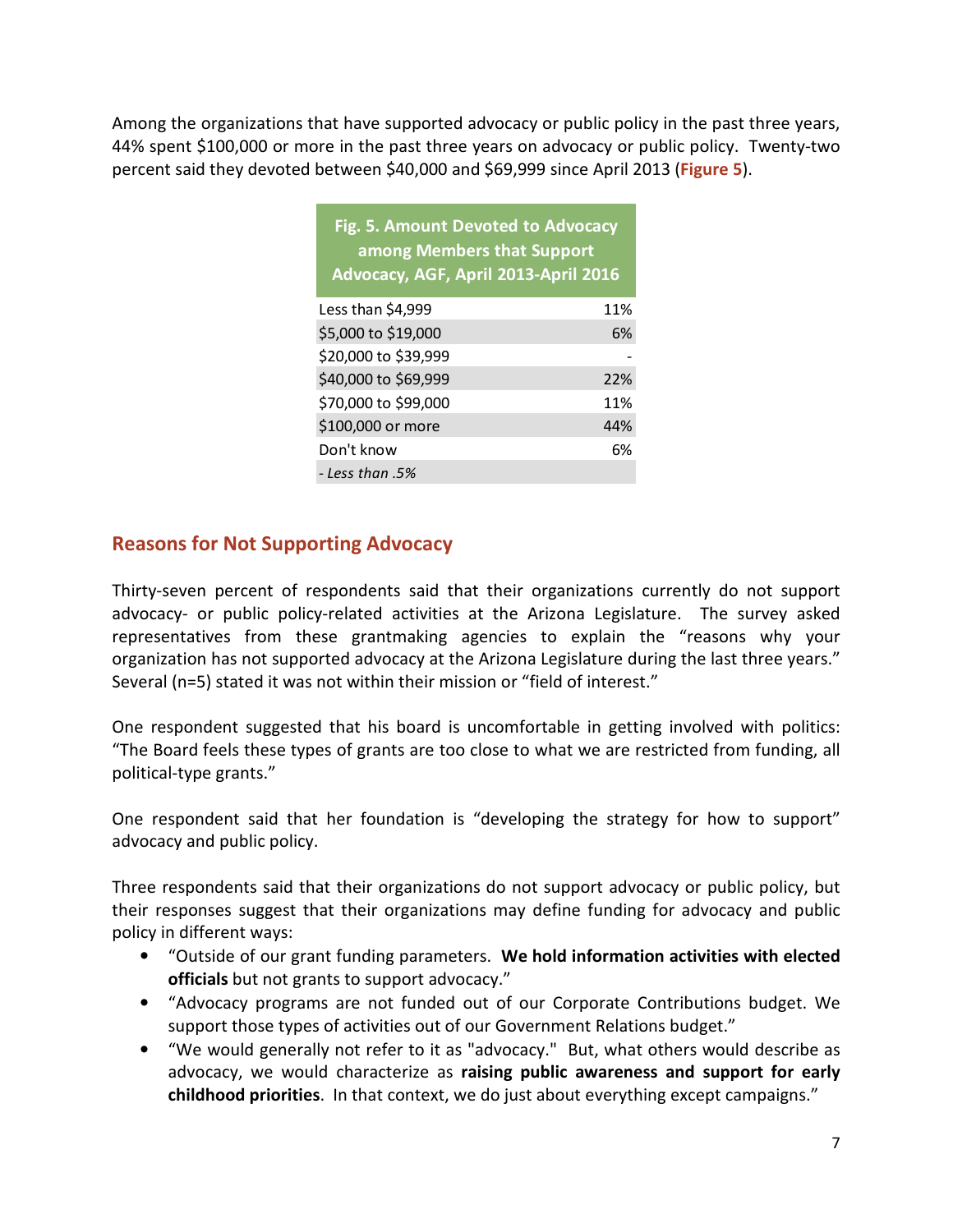## **Likelihood of Joining Partnership to Support Early Childhood Advocacy**

Among respondents, 59% (n=16) are likely or extremely likely to join a collaboration to jointly support advocacy for early childhood issues. Another 15% (n=4) are "neutral" (**Figure 6**). Among these twenty organizations, three have not supported advocacy or public policy in the past three years.

| Fig. 6. Likelihood of Joining Partnership<br>to Support Early Childhood Advocacy,<br>Arizona Grantmakers Forum, 2016 |     |
|----------------------------------------------------------------------------------------------------------------------|-----|
| <b>Extremely likely</b>                                                                                              | 22% |
| Likely                                                                                                               | 37% |
| Neutral                                                                                                              | 15% |
| Unlikely                                                                                                             | 7%  |
| Extremely unlikely                                                                                                   | 11% |
| Don't know                                                                                                           | 7%  |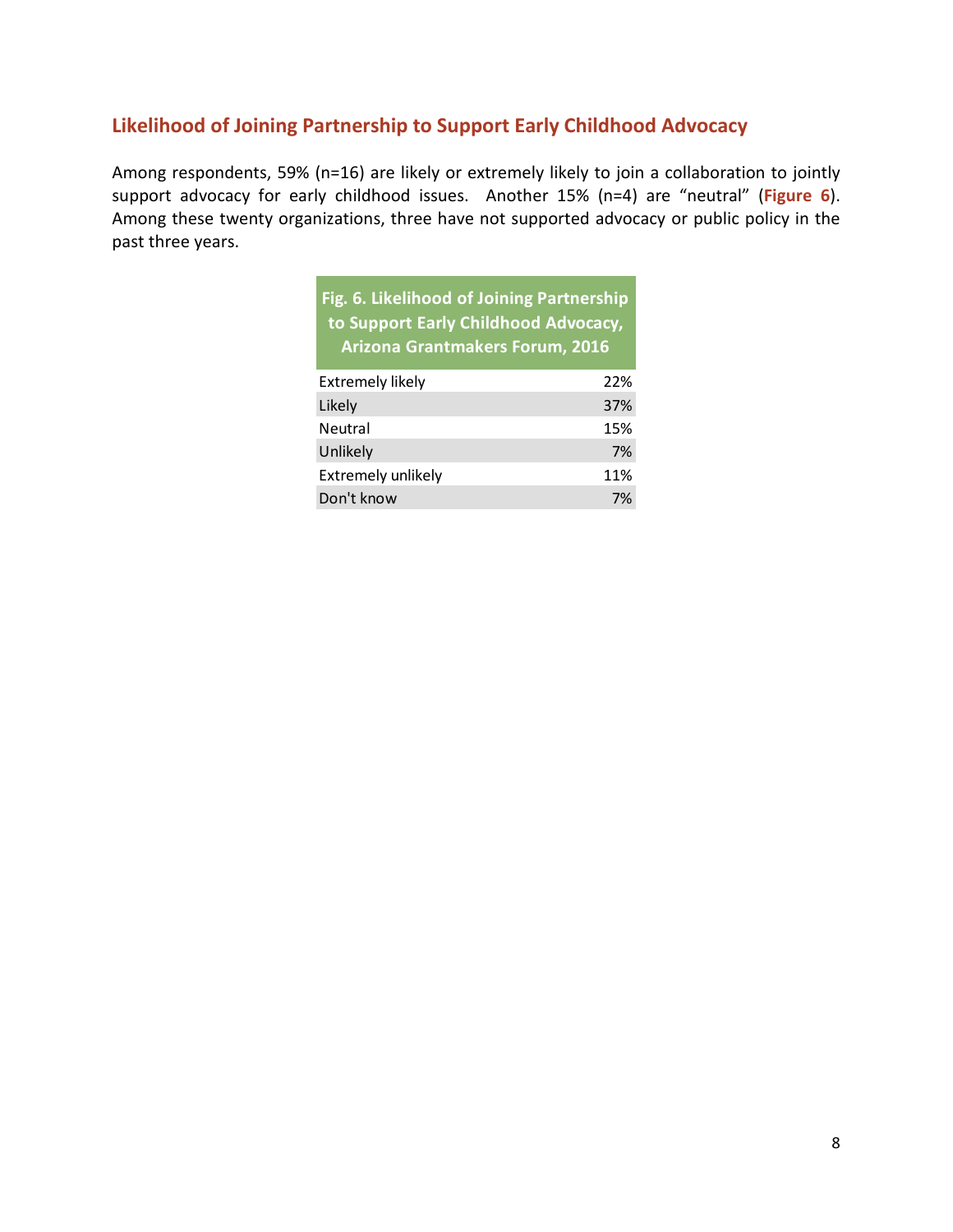## **APPENDIX 1. METHODOLOGY**

## **Survey Design**

In March 2016, Frontera Strategy consultants, Arizona Grantmakers Forum staff members, and Alliance for Early Success staff members collaboratively designed the online survey instrument. The multiple choice and open-ended questions covered: type of organization, involvement in advocacy-related activities, funding priorities, and interest in joining a collaborative for grantmaker-led advocacy. The survey and its findings are confidential. Respondents were given the opportunity at the end of the survey to give their names for follow-up. They could remain anonymous if they wished. We structured the survey so that respondents could skip the items they did not want to complete. The survey took about four minutes to finish.

## **Sample and Data Collection**

All members of the Arizona Grantmakers Forum (AGF) were invited to complete the survey. AGF staff created the contact list with one representative per funding agency. Most potential respondents were CEOs, Executive Directors, or Senior Program Officers. The CEO of AGF emailed members the survey link on April 5, 2016. AGF emailed members a reminder email on April 12. A Frontera consultant made reminder calls on April 14. Frontera Strategy administered the online survey using SurveyMonkey. The survey closed on April 16. Thirty-two respondents completed the survey. The response rate was 52% (32/61).

## **Data Analysis and Interpretation**

A Frontera consultant analyzed the data using SPSS. The consultant used descriptive and comparative data analysis techniques including frequencies and cross-tabs. These survey findings are not representative in the statistical sense. Each response represents an important view that a number of AGF members may share. The percentages shown in the tables can act as a guide to interpreting the salience of the responses. When reviewing the findings, readers will want to keep in mind some biases and limitations. For example, it is likely that the people who chose to complete the survey differed in significant ways from people who did not complete the survey. For example, foundation representatives who are more interested in advocacy may have been more likely to complete the survey.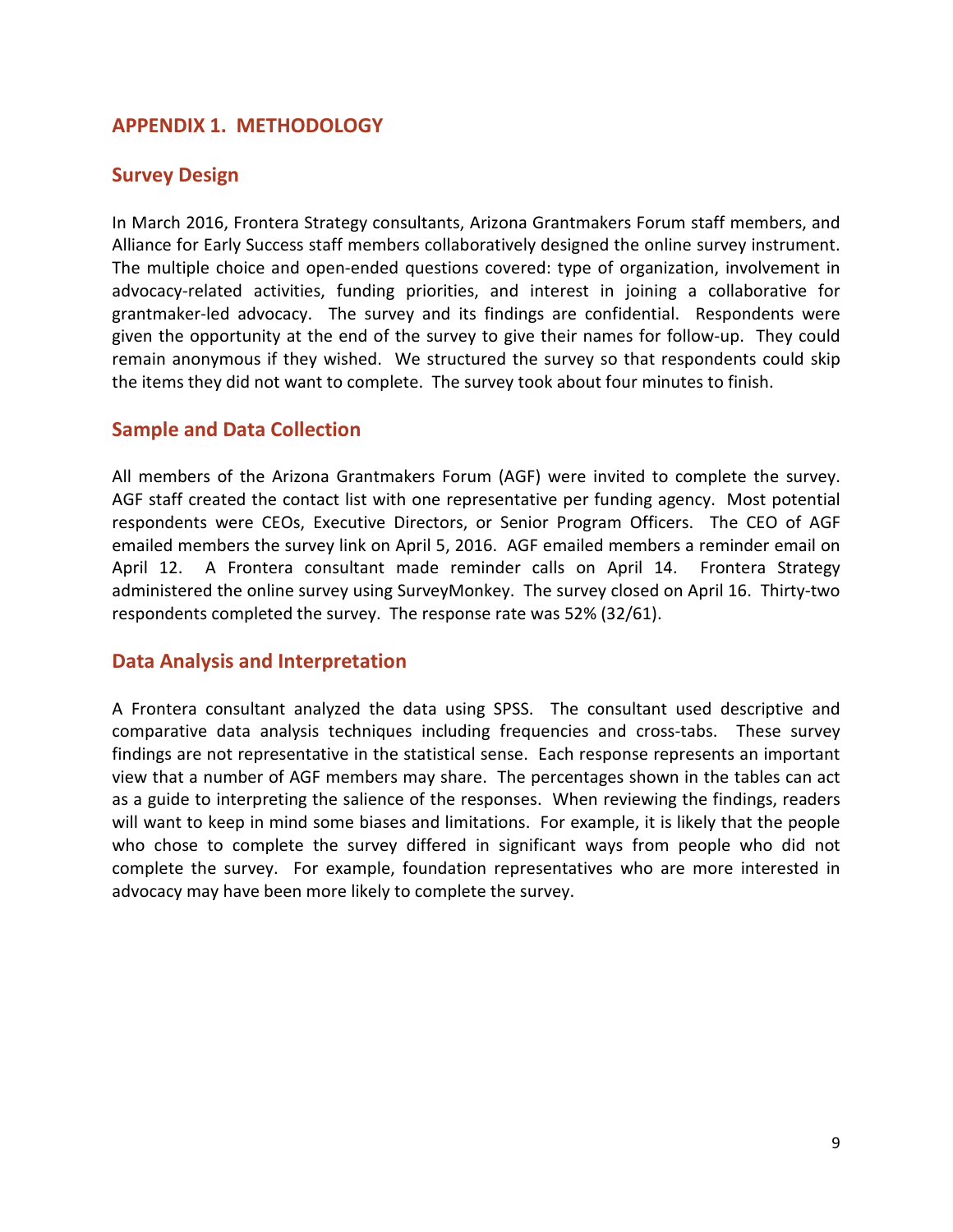## **APPENDIX 2. SURVEY INSTRUMENT**

#### **Welcome**

Through this 4-minute survey, Arizona Grantmakers Forum (AGF) would like to learn more about your organization's funding priorities and strategies. Your responses are confidential. Only AGF staff and the survey researcher will have access to survey responses. Responses are also anonymous unless you choose to provide your name at the end of the survey.

As part of its larger project to engage philanthropy across the country to support effective early childhood advocacy and policy, the Alliance for Early Success is pleased to be working with Frontera Strategy and AGF. If you have questions, please contact Dr. Lisa Kerber at Frontera Strategy (512.791.8751 or Kerber@FronteraStrategy.com.)

#### **Q1. What type of philanthropic organization or funding agency do you represent?**

- 1. Private or family foundation
- 2. Community foundation
- 3. Corporate foundation
- 4. Local United Way
- 5. Other, please describe:  $\blacksquare$

#### **Involvement in Advocacy-Related Activities**

Arizona Grantmakers Forum would like to better understand its members' funding strategies.

#### **Q2. During the past three years, has your organization provided funding to support any of the following activities? Please check all that apply.**

- 1. Coalition building or grassroots organizing
- 2. Messaging and tools for communications
- 3. Policy research and analysis
- 4. Education for grantees about advocacy and lobbying
- 5. Education for policymakers about an issue

\_\_\_\_\_\_\_\_\_\_\_\_\_\_\_\_\_\_\_\_\_\_\_\_\_\_\_\_\_

- 6. Advocacy by a grantee organization for an issue at the Arizona Legislature
- 7. Activities or campaigns designed to raise public awareness about a specific issue
- 8. Activities or campaigns designed to influence public opinion about a specific issue
- 9. None of the above: My organization has not provided any advocacy-related support during the past three years. *(filter to Q4)*
- 10. Other, please describe other funded activity related to advocacy.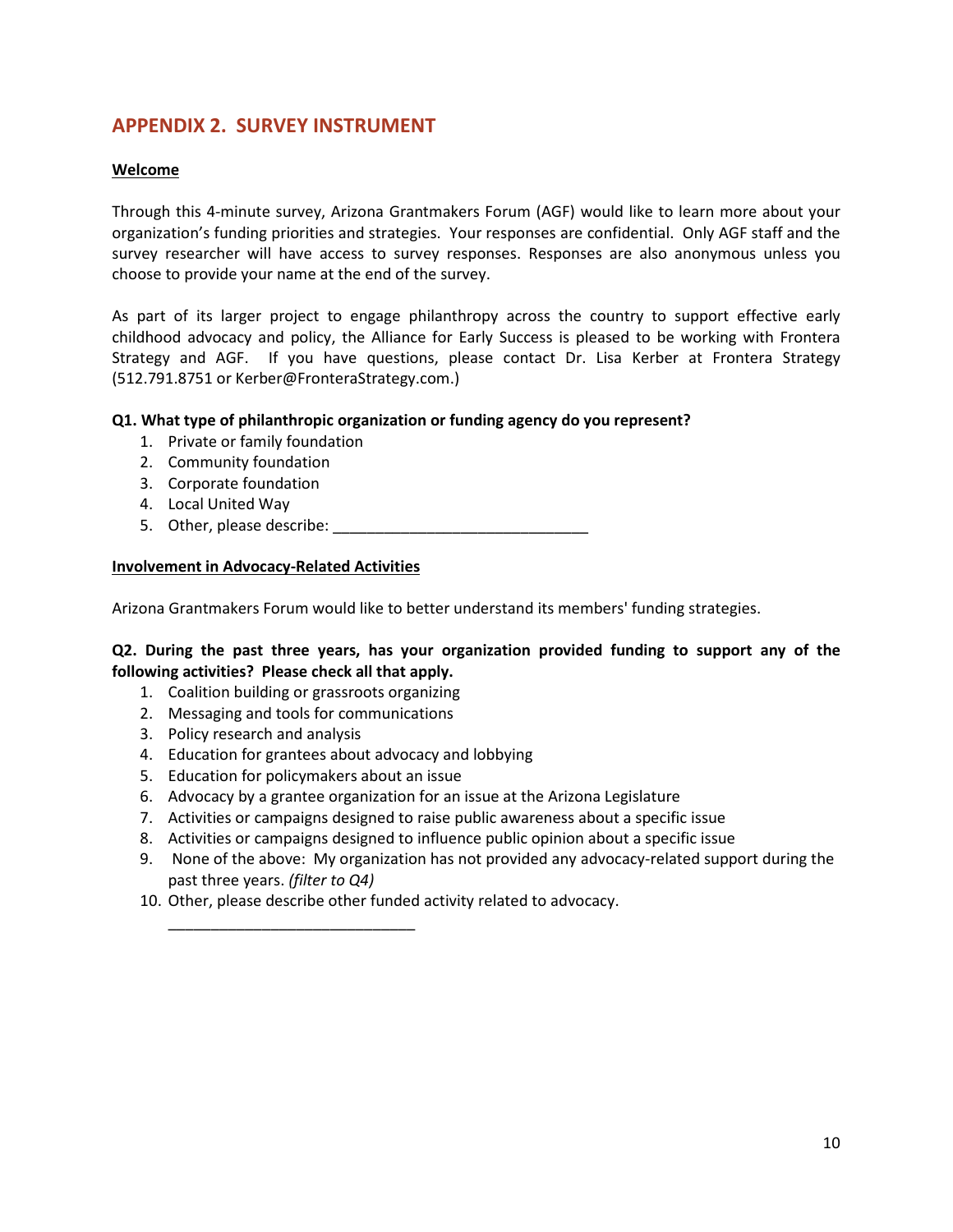#### **Amount of Funding Devoted to Advocacy-Related Activities**

**Q3.** *(If #9 above, skip)* **Thinking about the last three years, back to April 2013, approximately how much funding did your organization devote to advocacy in total?**

- 1. Less than \$4,999
- 2. \$5,000 to \$19,999
- 3. \$20,000 to \$39,999
- 4. \$40,000 to \$69,999
- 5. \$70,000 or \$99,999
- 6. \$100,000 or more
- 7. Don't know
- 8. Other (please comment) \_\_\_\_\_\_\_\_\_\_\_\_\_\_\_\_\_\_\_\_\_\_

#### **Reasons for Not Funding Advocacy-Related Activities**

**Q4.** *(If any value other than Q2's #9 above, skip)* **There are many reasons why some grantmaking organizations do not fund advocacy-related activities. Please explain the reasons why your organization has not supported advocacy at the Arizona Legislature during the last three years.** 

#### **Funding Priorities among AGF Members**

\_\_\_\_\_\_\_\_\_\_\_\_\_\_\_\_\_\_\_\_\_\_\_\_\_\_\_\_\_\_\_\_\_

We'd like to better understand your funding priorities related to early childhood.

#### **Q5. How important are the following issues to your organization?**

- 1 Not a priority
- 2 Low priority
- 3 Medium priority
- 4 High priority
- 5 Essential priority
- 6 Don't know
	- 1. Preschool quality and access
	- 2. Child care quality and access, including professional development
	- 3. Home visiting (voluntary home-based parent education)
	- 4. Children's physical health
	- 5. Children's mental health
	- 6. State funding for early childhood
	- 7. Full-day kindergarten
	- 8. Early literacy (to reach reading proficiency by third-grade)
	- 9. Developmental screening and follow-up to prevent later problems
	- 10. Other (please explain)